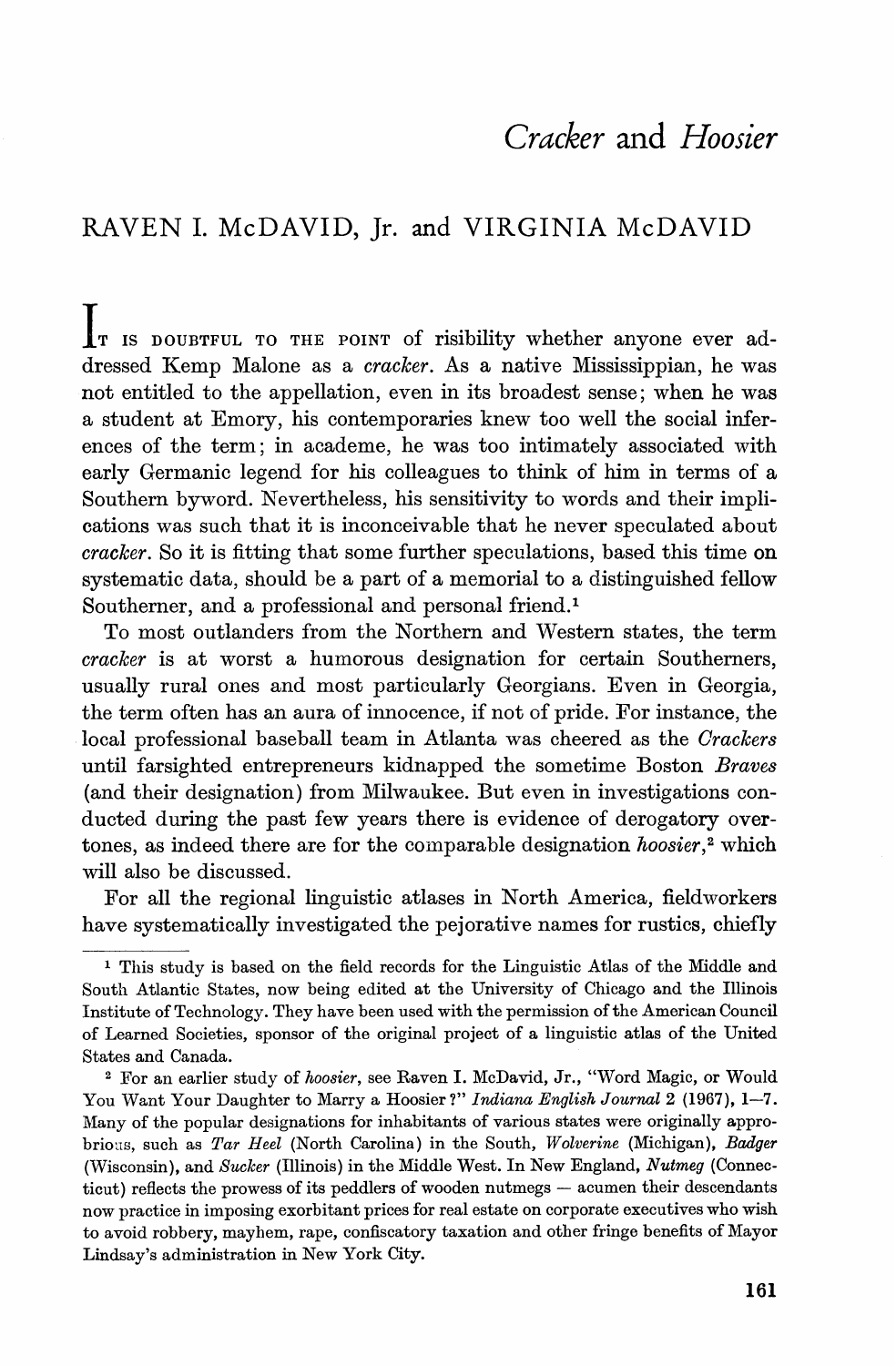farmers.<sup>3</sup> In addition, the worksheets for the South Atlantic States<sup>4</sup> called for the designations for poor whites found in the speech of other whites and in that of Negroes. Since in the South the same names are often applied to rustics and poor whites, all three sets of responses need to be examined.

In evaluating the results of field investigation, especially under the conditions prevailing for the American regional atlases, one can never disregard differences among field workers.<sup>5</sup> The principal differences to be taken into account in this study are those between Guy S. Lowman, Jr., field worker in the area from 1933 until his death in 1941, and Raven I. McDavid, Jr., field worker thereafter.<sup>6</sup> These differences arise from three possible causes: (1) relative interest in a particular item; (2) rapport with the informants on potentially treacherous items; (3) the number of responses recorded from free conversation. For whatever reasons, Lowman has relatively few synonyms, and almost no conversational responses for these items in the worksheets; in North Carolina he has almost no responses for "rustic" in the coastal plain and very few for "poor white" in the uplands. McDavid, on the other hand, generously

<sup>4</sup> As elsewhere, the term *worksheets* is applied to an instrument for field interviewing; *checklists,* such as those used by Allen, are printed from forms to be filled out by the informant. See A. L. Davis, "A Word Atlas of the Great Lakes Region," (unpublished Ph. D. dissertation, University of Michigan, 1949). The materials for the Atlantic Seaboard consist of field records alone.

<sup>5</sup> It has been suggested that superior results might be achieved by a rigidly structured questionnaire, with a prescribed order of questioning and an unalterable phraseology for each question, such as that in Harold Orton's *Survey of English Dialects* (1962-71). Without first-hand knowledge of the English scene, but with a tolerable experience in North America, we may demur that (1) social mobility has made Americans, in general, self-conscious about the humbler side of their linguistic behavior, and uneasy over the possibility of seeming uneducated or rustic; (2) a rigid ordering of questions makes informants suspicious that they are being subjected to an "intelligence test," so that they become guarded in their responses. For sensitive aspects of language, including both grammar and the vocabulary of social relations, indirection seems the better policy. In fact, H. Rex Wilson, , director of the Dialect Survey of the Maritime Provinces of Canada, has suggested that it may be more profitable to allow ample opportunity for conversation and to assume that most of the grammatical items will appear on tape. This, essentially, was the practice of Raven I. McDavid, Jr., following the instructions of Bernard Bloch.

<sup>6</sup> Recent field records by Gerald Udell, Lee Pederson, Raymond O'Cain, and Pederson's students were taped and independently transcribed by McDavid.

<sup>&</sup>lt;sup>3</sup> An interesting regional survey is Harold B. Allen, "Pejorative Terms for Midwest Farmers," *American Speech* 33 (1958), 260-65. It was originally intended to make a comparable study for the Atlantic Seaboard; however, since the collection of Allen's field records, slightly more than 200, yielded 68 such designations, with another 18 in the supplementary checklists, it was evident that there would not be time to make a serious analysis of the more than 1,500 records that would have to be consulted. True, there would be diminishing returns in widely distributed terms, but there is a constant possibility of individual and local epithets, especially in the small rural communities in the South.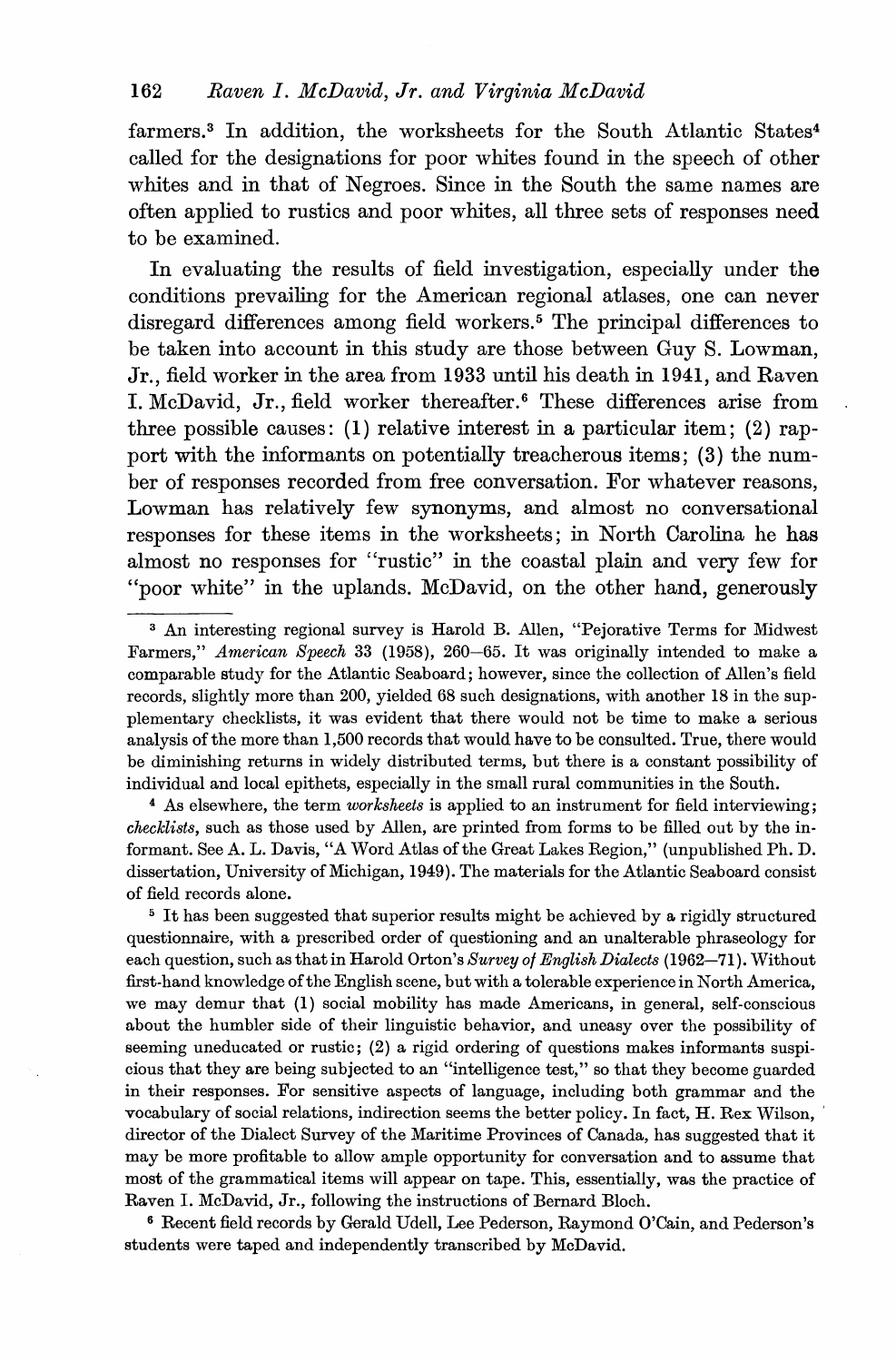recorded synonyms and conversational responses for such items, not only in the South but in Upstate New York. However, these differences do not seem to affect the general regional distribution of *cracker* and its congeners.

As already indicated, for this paper the occurrences of *cracker* and of *hoosier* have been taken into account, regardless of the item for which they were elicited. The justification for this decision - borne out by some of the comments recorded from informants - comes from the fact that, until recently, the South was primarily rural, with a strongly marked class structure. Planters, however remote from centers of culture, were not likely to be grouped with the rustics. And, conversely, there are few Southern terms for urban poor whites: *factory people, mill hands, mill people,* and *lintheads,* all for textile workers, and the Charleston *wharfingers* for dockers. Of course, some terms such as *backwoodsman* are almost never applied to the poor whites - often described as whites who did not own slaves but lived in areas dominated by slaveowners - and *croppers, sharecroppers, renters,* and *tenants* would be applied only to the dependent poor whites, for the backwoods people, however impoverished, normally tried to obtain title to their own lands. And *poor buckra (buckra* being of African origin) is never applied to the independent rustic, only to the poor white. But though *cracker* was elicited somewhat oftener with reference to poor whites, and *hoosier* with reference to the isolated rustics, especiallythe mountaineers, both are found referring to both groups.

Besides the simple *cracker,* a number of compounds are found in the South: *backwoods* cracker, common cracker,<sup>8</sup> country cracker, cow cracker, *Florida cracker, Georgia cracker , North Oarolina cracker, poor cracker, poor white cracker, soda cracker, town cracker,* <sup>9</sup> *white cracker,* and *white soda cracker.l°* Further north there are four instances of *cracker* in Upstate New York, all used in conversation about the South (one about Georgia), and one in Vermont, along with the compound *Vermont cracker.* There is no apparent reason why the Vermont informant should have used these forms.

<sup>7</sup> As a sixth-generation Up-Country South Carolinian, McDavid was aware of the social implication of these terms, and as a sometime historian was interested in exploring them (conversely, Lowman showed greater interest and skill in dealing with the adjectives describing physical and mental states). Moreover, he had a special advantage in that his father, for 30 years active in state politics, provided not only a network of local contacts but a model of behavior to emulate in dealing with relatively unsophisticated informants.

<sup>8</sup> As is well known, *cornmon, ordinary,* and *plain people* are terms often derogatory in the South. *Oommon* apparently still has some derogatory significance in Britain; see its use in John Braine's *Stay with Me till Morning.*

<sup>9</sup> A South Carolinian commented that a *cracker* could be from either town or country.

*<sup>10</sup> Soda crackers* (Macon, Georgia) and *white soda crackers* (eastern North Carolina) were reported as disparaging terms used by Negroes.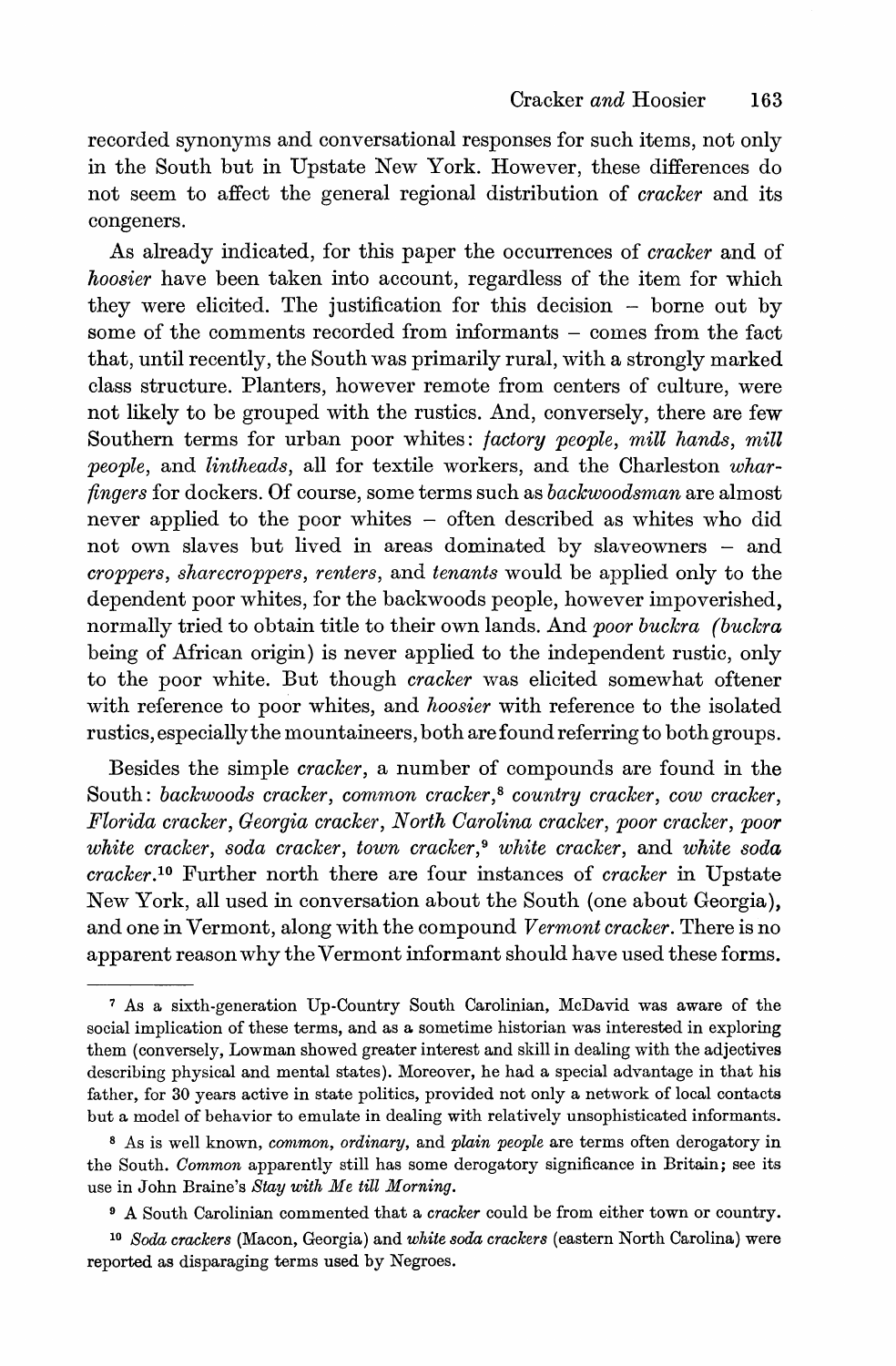As the map shows, the Southern examples are mostly from South Carolina and Georgia. There are none from Delaware, Maryland, or Virginia, and only four in eastern North Carolina - one near Raleigh and three between the Roanoke and the Neuse. The heaviest concentration is in the old plantation country of the Lower South, from Georgetown to Savannah. Only in Georgia does it appear in the hills, and there probably through a general association with the state. No examples occur in the North Central States, nor in Allen's material from the Upper Midwest.

Yet *crackers* were once known further north. The earliest *Dictionary of Americanisms* citation, dated 1766, describes them as ruffians infesting the edge of settlement in Maryland, Virginia, and the Carolinas. The association of the Southern meaning with an earlier significance of "braggart, boaster," dating from Barclay's *Ship of Fooles* (1509) is plausible, as any connoisseur of Westerns is aware. This interpretation is reinforced by several comments from informants: "rough, quick to go into anything" (North Carolina); "rude, riotous person" (North Carolina); "uncultured, common" (Georgia). The Up-Country (inland) associations are expressed by cultivated Negro Charlestonians, and by educated informants in Savannah and Darien, Georgia, as well as by a Middle Georgia informant who identified the *crackers* with the teamsters whose oxen hauled hogsheads of tobacco to landings on the Savannah River - the original Tobacco Road. The identification is implicit in the *cow cracker* reported by an informant in Camden, South Carolina.<sup>11</sup>

On the other hand, there is evidence of present-day specific identification with Georgia, even to accepting *cracker* as a neutral synonym for *Georgian.* Even some of the Georgians who still identify the term with poor whites do so without rancor. This attitude extends to the poor whites themselves, like the white folk informant near St. Marys, Georgia, who explained that *cracker* is "just what I is." And McDavid noted with amusement that one of his informants in Sylvania (Screven County), Georgia - in addition to using the term freely about his friends and neighbors - introduced him as a "real *cracker,"* a term suggesting that he had achieved a satisfactory rapport in the community.<sup>12</sup>

However, *cracker* has undergone little amelioration in Florida. The reason, again, derives from history: after the United States purchased Florida, land-hungry poor whites from Georgia and the Carolinas swarmed across the St. Marys River in such numbers that Georgians note infor-

<sup>11</sup> Popular lore, not often recorded in the field records, associates the name with the *cracker* on the end of a bull whip, which helped provide formidable noise when the whip was wielded by a skilled teamster. Though this is not necessarily the ultimate origin, it could have reinforced the currency of the term.

<sup>12</sup> Some weeks after an interview McDavid learned that a Michigan informant had praised him for being "just as *common* as anybody."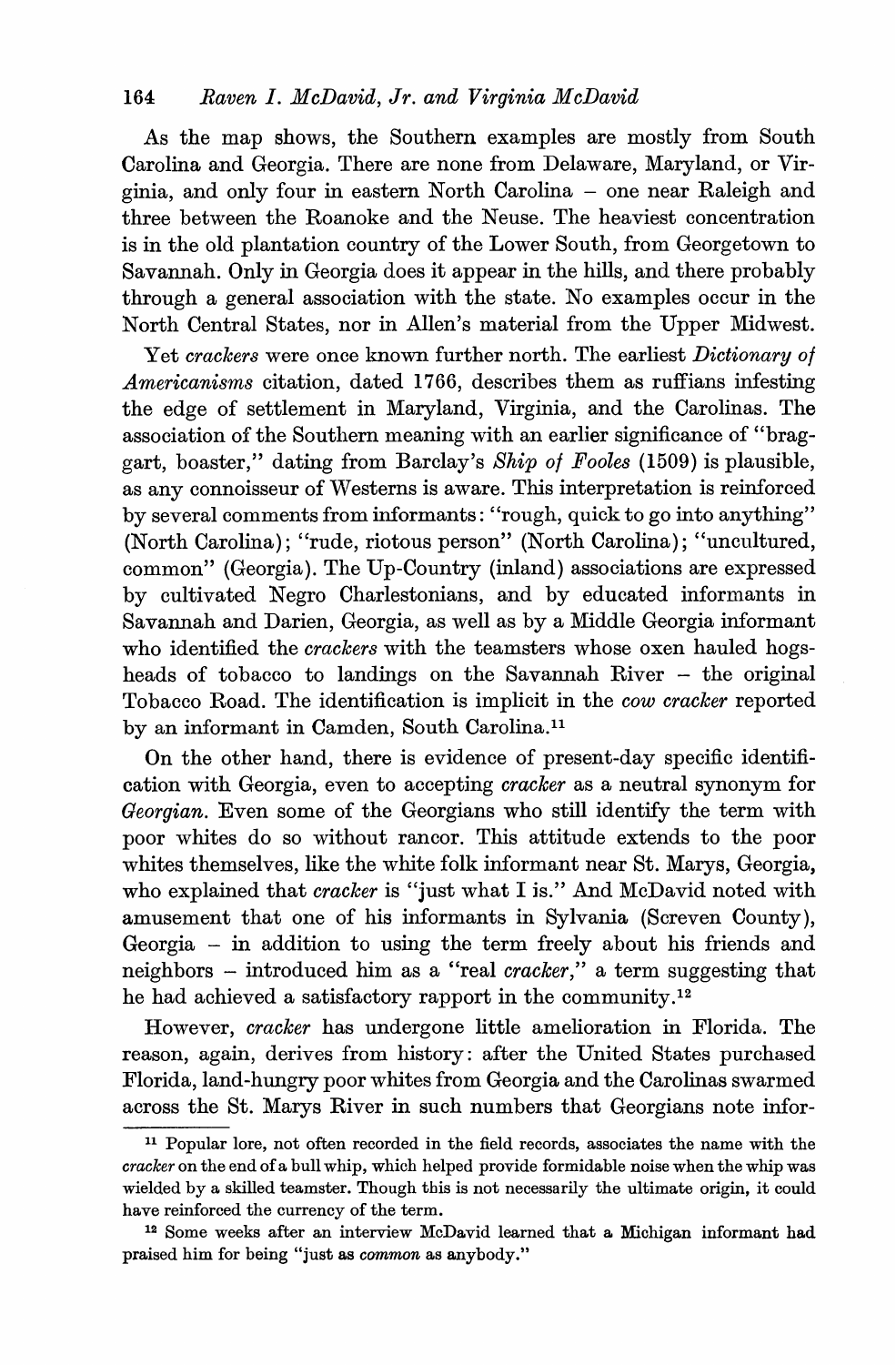mally, "between 1820 and 1830 the population of Florida doubled and the IQ of Georgia trebled."13 A well-to-do informant from Alachua (/a'lačawe/ as he pronounced it) County, near Gainesville, said that to him *crackers* were "sorry people I don't like." And a descendant of the old Minorcan settlement at St. Augustine referred to *crackers* as poor white small farmers, descended from "immigrants" out of South Carolina and Georgia.



But what happened to *cracker* on the northern fringe of the Southern colonies? Its fate is suggested by the distribution of *hoosier -* often pronounced with a*Ij I,* possibly related to *huge* through a northern British word meaning somebody or something monstrous, and most commonly occurring in the phrase *mountain hoosier.* With its focus in West Virginia, it is very common in the Shenandoah Valley and in the upper Piedmont

<sup>13</sup> Such observations have been made about the spectacular population growth of other communities and regions. When a Portland booster expatiated on how the population of Oregon had grown during the 18608, an antinomian reminded him that the Confederate War had provided every incentive for Southern poor whites and Northern draft dodgers to put a wide space between themselves and the theater of operations.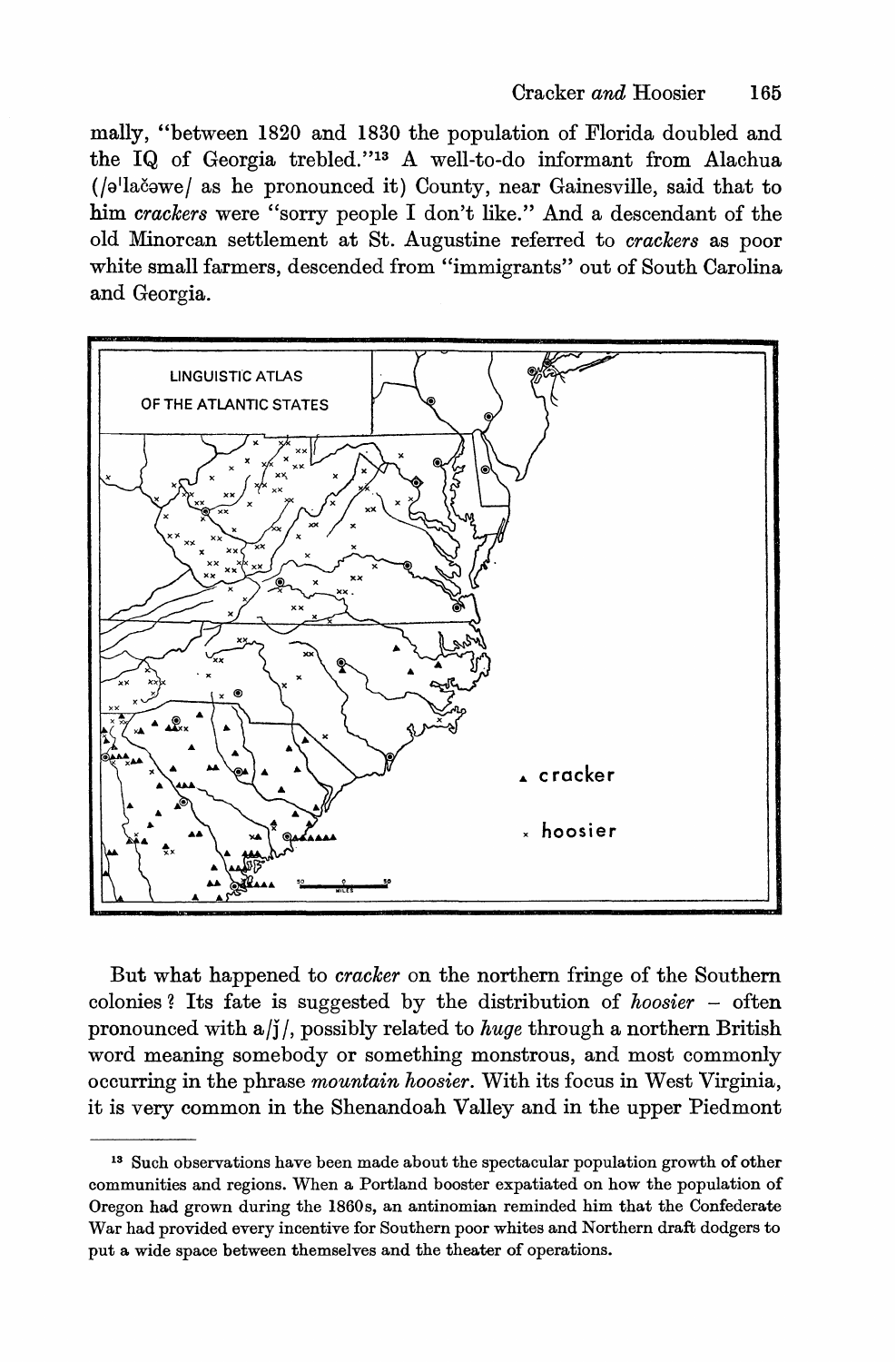of Virginia (though not in southwest Virginia)14and not unknown in the uplands of the Carolinas and Georgia. There is one example from Maryland, near Frederick. The term is rare below the Fall Line - one occurrence in Virginia, one in the North Carolina Scots settlement south of the Cape Fear, two in the pinelands of lower South Carolina, two in a similar community in Georgia, and two in the speech of Negroes in Savannah and Darien.

Like *cracker, hoosier* occurs in compounds, but in fewer of them: *backwoods hoosier, country hoosier,* and *mountain hoosier.* Even the unmodified *hoosier* is associated with the mountains and with remoteness from civilization. Still more than *cracker,* it connotes uncouthness: "ruffian" (Virginia), "rough class" (Virginia, North Carolina), "rough people" (North Carolina).15 Interesting are the comments from the Georgia Negroes: the one in Savannah describes a *hoosier* as "just knocking around"; the one in Darien identifies one as a Negro stevedore *(crackers,* it must be remembered, are always whites). Since Darien was originally a Highlander settlement, the term may be old locally: the traditional association with rough strength could have persisted but have been transferred racially.

West of the Appalachians *hoosier* is rare as a derogatory name, though well known as a designation for an Indianian. There are two examples from Ohio (Cleveland, and upriver from Cincinnati), one from Indiana (Tippecanoe County), four from river counties in Illinois (Joe Davies, Hancock, Cass, Massac), and one from Hickman County in the Jackson Purchase of western Kentucky. Allen records one example from a checklist, but does not identify its locality.

Speculation is inevitable, but reinforced by some facts of settlement history. In Maryland and Virginia, the Piedmont was settled by expansion from the coast, before the Ulster Scots pressed southward from Pennsylvania, and the plantation system gradually followed the inland march of settlement; the poor whites who did not enter into the plantation system became known simply as *plain people.* In the Virginia mountains *cracker* competed unsuccessfully with *hoosier.* In South Carolina, on the other hand, the plantations were restricted to a narrow belt of tidewater country till the middle of the eighteenth century. Frontier townships of Ulster Scots and Germans - small farmers, not slaveholders – were established to protect Charleston and the plantations against the marauding Spaniards and Indians. Georgia too was originally a military outpost, which did not permit slavery until fairly late in its

<sup>14</sup> E. Bagby Atwood points out eastern Virginia influence in the southwestern counties. See "Some Eastern Virginia Pronunciation Features," *English Studies in Honor of James* Southall Wilson, University of Virginia Studies 4 (1951) 111-24.

<sup>&</sup>lt;sup>15</sup> McDavid recalls that when his mother became irate over the children's table manners, the most humiliating phrase at her disposal was "You're eating like a *hoosier."*